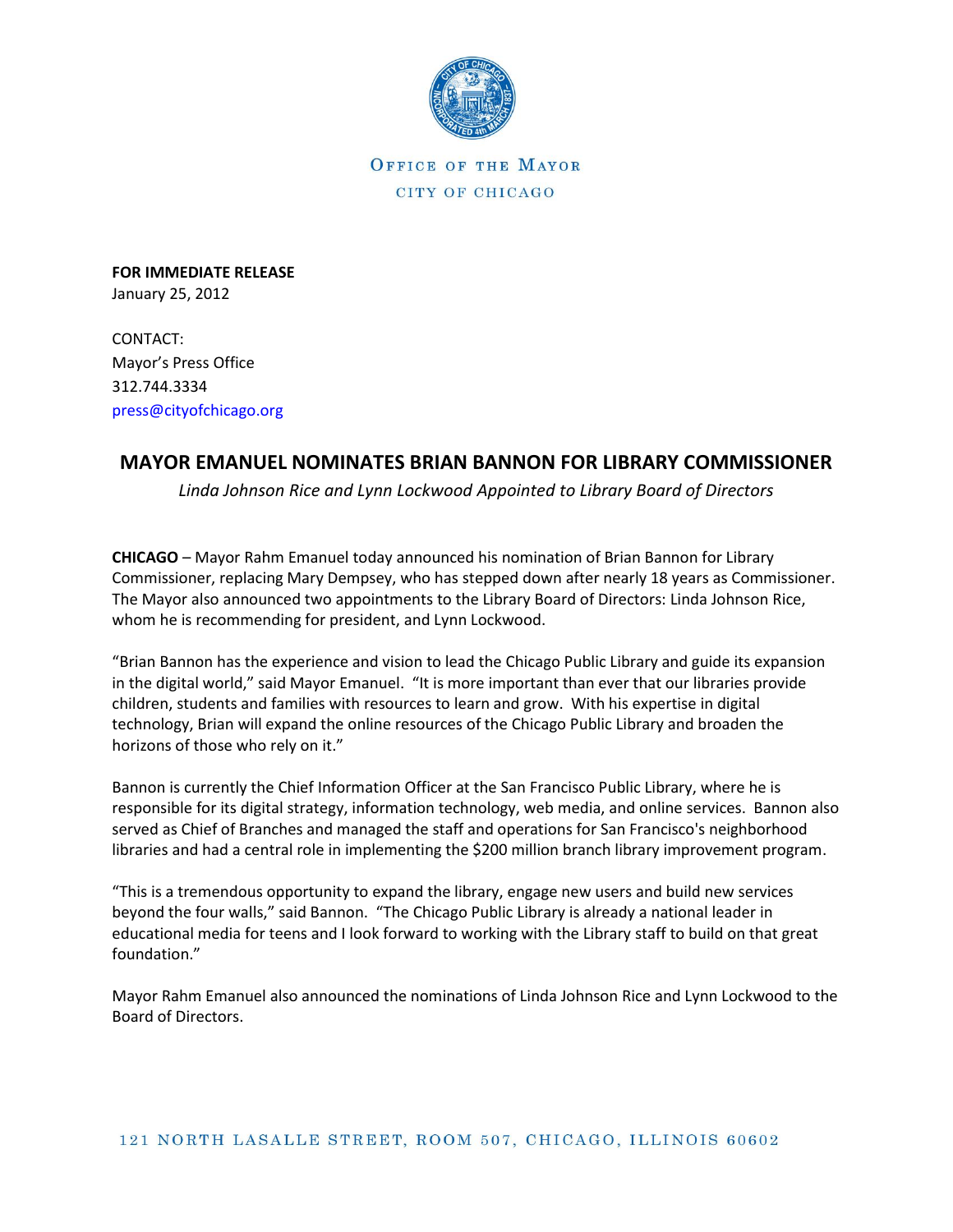Linda Johnson Rice is President and CEO of Johnson Publishing Company (JPC). Headquartered in Downtown Chicago, JPC is the publisher of preeminent African-American magazines such as JET and Ebony. A graduate of Northwestern University's Kellogg Graduate School of Management, Linda has won numerous awards and honors, including being named one of Chicago's 100 Most Powerful Women and one of the Top 10 Women in Media by the *Chicago Sun-Times*. Under her leadership, JPC's corporate mission focuses on education, financial literacy, and AIDS prevention.

"This is the first time that a major publisher has been named to the Board of The Chicago Public Library, bringing together these two important sectors," said Mayor Emanuel. "As a publisher, Linda knows the importance of innovation to keep pace with today's changing media landscape. She will bring Chicago's libraries into the digital future as she has done with Johnson Publishing. Linda Johnson Rice and her family have helped to build the Chicago that we know today and I cannot think of anyone better to help build the future of the Chicago Public Library."

Lynn Lockwood has over 25 years of professional experience in the creative, non-profit, and political fields, Lynn will bring her dedication to the city's cultural and intellectual life to her work on the Board of the Chicago Public Library. For over 8 years she worked with the Department of Cultural Affairs, creating programs and helping manage the Chicago Cultural Center and the nationally recognized After School Matters program.

"Lynn has a long history enriching the cultural life of Chicago, including the children of our great city," said the Mayor. "She will be able to draw on her experience as a founding Board member of Chicago Children's Theater and as a member of the Board of Trustees for Steppenwolf Theater Company.

Johnson Rice and Lockwood will replace Jayne Carr Thompson and Judy Rice.

Dempsey is stepping down plans to continue her work as the President of the Philip H. Corboy Foundation as well as working with the DePaul University Board of Trustees. Under her leadership, the Library embraced technology, launched a capital campaign which resulted in an unprecedented expansion of branch libraries and started the award-winning One Book, One Chicago citywide book club.

**###**